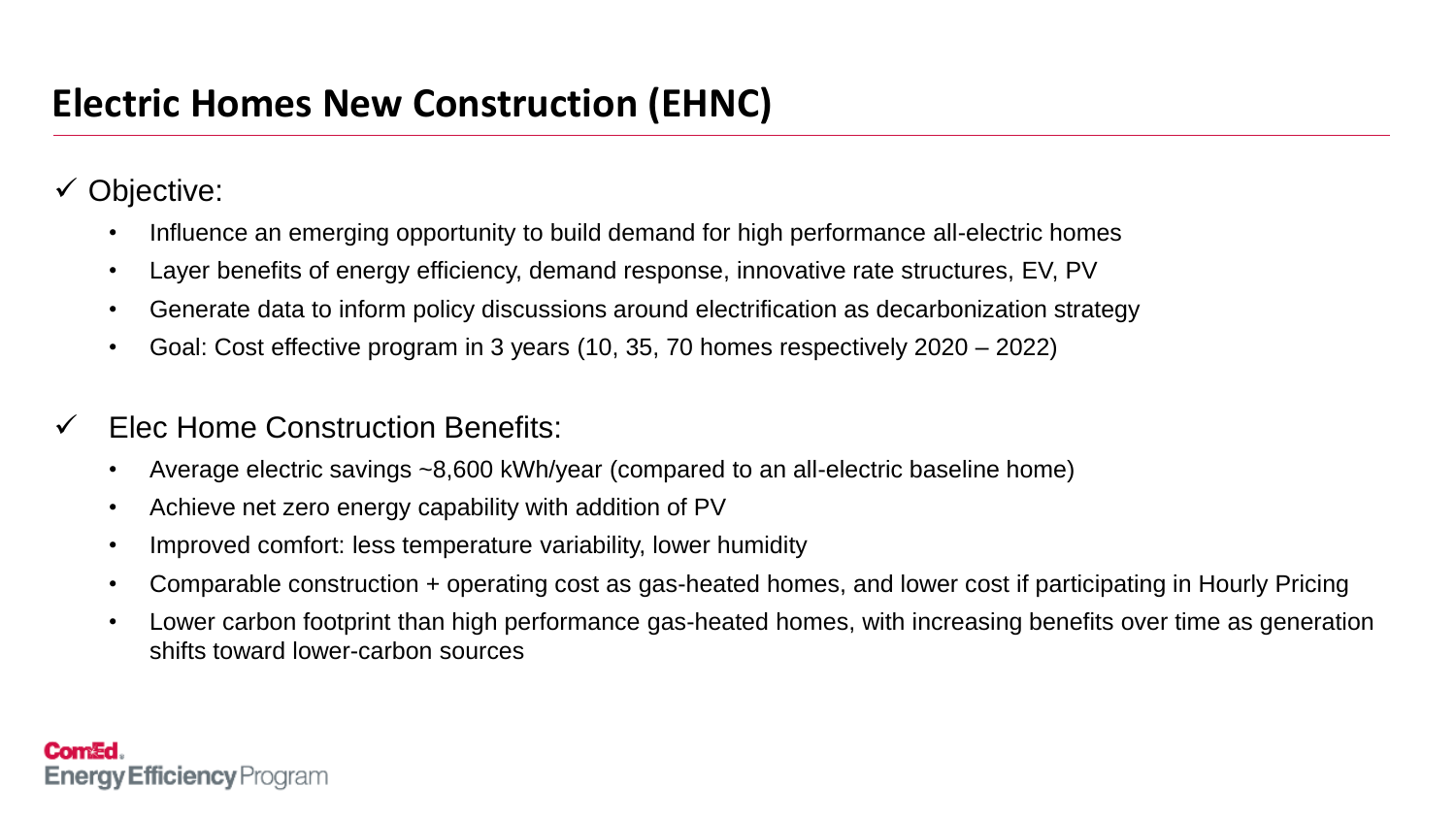## **EHNC Pilot Details**

### REQUIREMENTS

- Electric space heat, DHW & clothes dryer
- Air tightness < 2.5 AHC @ 50
- ASHP 17.8 SEER, 11.0 HSPF
- HPWH 3.45 UEF
- ENERGY STAR<sup>®</sup> certified lighting
- ENERGY STAR<sup>®</sup> appliances
- ENERGY STAR® smart t-stats
- Low-flow fixtures
- Comfort/IAQ requirements
- *= \$2,000 per home*

**Energy Efficiency** Program

**ComEd** 

#### RECOMMENDATIONS

- Induction range cooktop
- PV ready **ComEd.com/solar**
- EV ready **ComEd.com/EV**
- Battery storage ready
- ComEd **hourly pricing, peak time savings, MyAccount**, etc.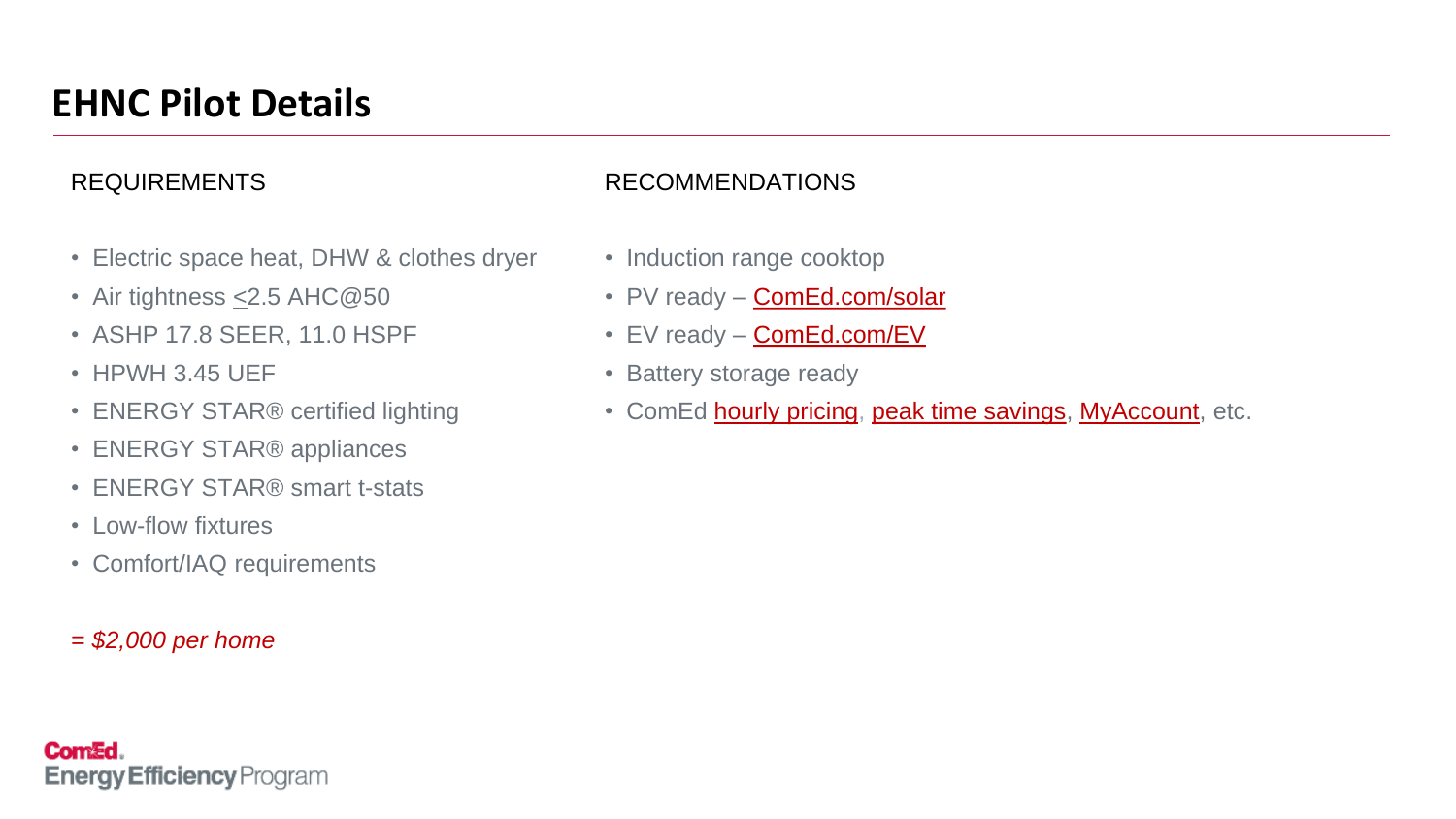### **EHNC Marketing Materials**

|                                                                                                                                                           | Valid through December 31, 2020                      | Valid through December 31, 2020                                                                                                                                                                                                   |
|-----------------------------------------------------------------------------------------------------------------------------------------------------------|------------------------------------------------------|-----------------------------------------------------------------------------------------------------------------------------------------------------------------------------------------------------------------------------------|
| ComEd.                                                                                                                                                    |                                                      |                                                                                                                                                                                                                                   |
| <b>Energy Efficiency Program</b>                                                                                                                          |                                                      | <b>REQUIREMENTS &amp; INCENTIVES</b>                                                                                                                                                                                              |
|                                                                                                                                                           |                                                      | <b>ELECTRIC HOMES NEW CONSTRUCTION</b>                                                                                                                                                                                            |
| <b>OVERVIEW</b>                                                                                                                                           |                                                      | Submit this completed form along with your application to BusinessEE@ComEd.com                                                                                                                                                    |
|                                                                                                                                                           |                                                      |                                                                                                                                                                                                                                   |
| <b>ELECTRIC HOMES</b>                                                                                                                                     |                                                      | ANTICIPATED 2020 ELECTRIC HOMES NEW CONSTRUCTION PARTICIPATION:                                                                                                                                                                   |
| <b>NEW CONSTRUCTION</b>                                                                                                                                   |                                                      | Number of qualifying single-family homes<br>Number of qualifying units in multi-unit buildings (duplex, townhomes, 2-4 flats)                                                                                                     |
|                                                                                                                                                           |                                                      | Anticipated incentive                                                                                                                                                                                                             |
| Make the jump to high-quality, next-generation, electric homes.                                                                                           |                                                      |                                                                                                                                                                                                                                   |
| Reduce energy bills while providing superior comfort. Prepare for<br>a clean, resilient energy future. No gas connection required.                        |                                                      | <b>MINIMUM PROGRAM REQUIREMENTS2</b>                                                                                                                                                                                              |
|                                                                                                                                                           |                                                      | All-electric space heating, water heating and clothes dryer                                                                                                                                                                       |
|                                                                                                                                                           |                                                      | Air tightness <2.5 air changes per hour at 50 Pascals depressurization                                                                                                                                                            |
| Builders of new construction single-family homes, duplexes, townhomes<br>and 2-4 flats are eligible to receive \$2,000 per home <sup>1</sup> in financial |                                                      | Cold climate air-source heat pump space heating & cooling, ≥17.8 SEER, ≥11.0 HSPF<br>or ground-source heat pump, >22 EER, >4.4 COP                                                                                                |
| incentives for achieving best practice energy efficiency.                                                                                                 |                                                      | Heat pump water heating, 23.45 UEF                                                                                                                                                                                                |
|                                                                                                                                                           |                                                      | All LED interior and exterior lighting                                                                                                                                                                                            |
| <b>HERE'S HOW:</b>                                                                                                                                        |                                                      | ENERGY STAR® cortified refrigerators, dishwashers and clothes washers<br>  Electric clothes dryer with moisture-sensing feature or heat pump dryer                                                                                |
| <b>(O)</b> PRE-APPLY to confirm project eligibility. See Application                                                                                      |                                                      | ENERGY STAR certified smart thermostats, for compatible HVAC systems                                                                                                                                                              |
|                                                                                                                                                           |                                                      | Kitchen and bathroom faucets rated for $\leq 1.5$ gallons per minute, and showerheads<br>PER HOMI<br>rated for \$2.0 gallons per minute                                                                                           |
| $\odot$ BUILD to meet the program's energy efficiency requirements                                                                                        | <b>PRE-</b>                                          | (limits apply)<br>$\Box$ Indoor air quality and comfort requirements:                                                                                                                                                             |
| Including envelope, all-electric HVAC, heat pump water heating,<br>lighting and appliances.                                                               | APPLY                                                | · Compliance with current Illinois Energy Conservation Code prescriptive envelope<br>and window requirements. Continuous exterior insulation or other thermally-broken                                                            |
|                                                                                                                                                           |                                                      | construction techniques are recommended.<br>· Compliance with ASHRAE 62.2.                                                                                                                                                        |
| EARN about additional clean energy strategies- solar power,                                                                                               | For more Information, visit                          | · Kitchen ventilation required to outdoors.<br>· Saaled sump basin and saaled plumbing rough-in (if applicable)                                                                                                                   |
| electric vehicle charging, smart homes and induction cooking.                                                                                             | <b>ComEd.com/ElectricHomes</b><br>call 855-433-2700. | · Thermal isolation of slab-on-grade (if applicable)                                                                                                                                                                              |
|                                                                                                                                                           | or email                                             |                                                                                                                                                                                                                                   |
| O) VERIFY construction quality using a qualified home energy rater.<br>Rater will submit a simple program workbook for the home to                        | <b>BusinessEE@ComEd.com</b>                          |                                                                                                                                                                                                                                   |
| confirmachievement.                                                                                                                                       |                                                      | <b>ADDITIONAL RECOMMENDATIONS</b>                                                                                                                                                                                                 |
|                                                                                                                                                           |                                                      | $\Box$ Induction range cooktop<br>Battery storage ready                                                                                                                                                                           |
| <b>B</b> ) RECEIVE \$2,000 Incentive per home.                                                                                                            |                                                      | Solar photovoltaic (PV) roady - ComEd.com/Solar<br>ComEd Hourly Pricing - ComEd.com/Hourly Pricing<br>Electric vehicle ready - ComEd.com/EV                                                                                       |
|                                                                                                                                                           |                                                      | ComEd Peak Time Savings - ComEd.com/PTS<br>(not applicable to net metering customers)                                                                                                                                             |
| 1 Limited in \$10,000 per builder in 2020. Ilseed on availability of funds. Pro-apply and consult a program representative for more information.          |                                                      | <b>THINK SOLAR!</b> ComEd.com/Solar                                                                                                                                                                                               |
|                                                                                                                                                           |                                                      | 2 Hones achieving 20% eargy reduction compared to current Illinois Hospy Conservation Code by measures other than these requirements may also be<br>slightle. To be eligible for this performance-board complishers about the pro |
|                                                                                                                                                           | powering lives                                       | load calculations or similar, where applicable. Participating homes must have all-electric space heating water heating and clothes dryers. Please consult a<br>program representative to confirm eligibility by calling 855-420-7 |
| Terms and conditions apply. Offers are subject to change.<br>Actual sovings will vary by customer's energy usage and rata.                                | An Exelon Compan                                     | Terms and conditions apply. Office are subject to change.                                                                                                                                                                         |
| O Commonwoodth Rilson Company, 2020<br>The Comild Knergy Efficiency Program is funded in compliance with state law.                                       |                                                      | Actual serings will vary by castomer's energy tauge and rate.<br>O Commonwealth Edison Company, 2020<br>The Comild Energy Efficiency Program is funded in compliance with state law.                                              |

Com<sup>Ed.</sup> **Energy Efficiency Program**